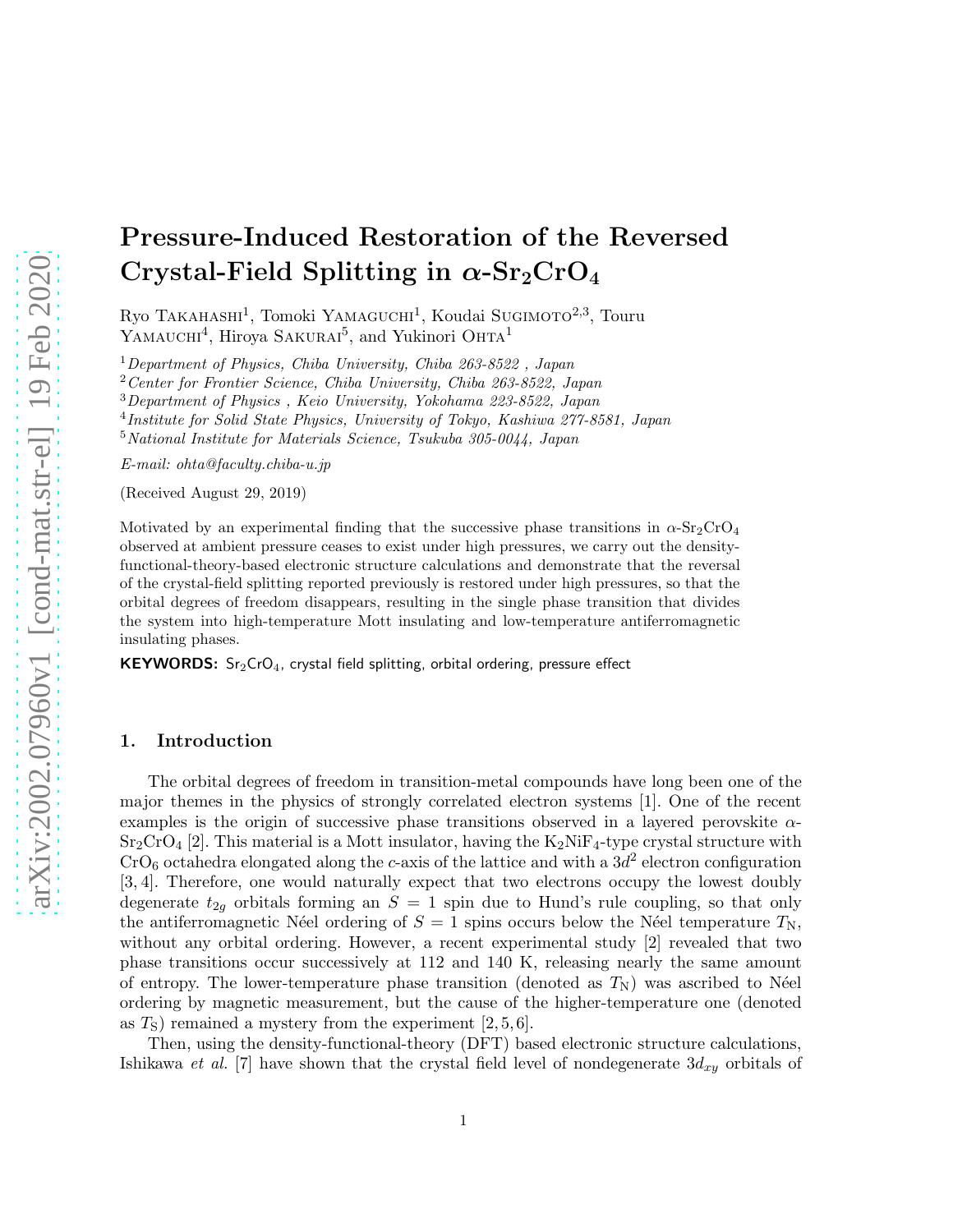Cr ion is in fact lower in energy than that of doubly degenerate  $3d_{yz}$  and  $3d_{xz}$  orbitals, giving rise to the orbital degrees of freedom in the system with a  $3d^2$  electron configuration. Thereby, they have argued that the higher (lower) temperature phase transition is caused by the ordering of the orbital (spin) degrees of freedom of the system. Because the  $CrO<sub>6</sub>$ octahedron is elongated along the c-axis of the crystal structure, this result offers a rare example of the reversal of the crystal-field splitting in transition-metal compounds.

A natural question that arises in this respect would then be what occurs if external pressures are applied to this system. Recently, Yamauchi *et al.* [8] reported that the successive phase transitions disappear at a high pressure above a few GPa, leaving only one phase transition that divides the system into two phases, a high-temperature paramagnetic insulating phase and a low-temperature antiferromagnetic insulating phase. This result can readily be understood if we assume that the reversal of the crystal-field splitting ceases to occur under high pressures, so that the lowest doubly degenerate  $t_{2g}$  orbitals are occupied by two electrons, forming an  $S = 1$  spin due to Hund's rule coupling, which leads to the antiferromagnetic Néel ordering of  $S = 1$  spins at  $T<sub>N</sub>$ , without any orbital ordering.

In this paper, to check the validity of this assumption, we apply the DFT-based electronic structure calculations using the generalized gradient approximation (GGA); in particular, we use the  $GGA+U$  method for a better description of electron correlations. We thus show that the reversed crystal-field splitting in  $\alpha$ -Sr<sub>2</sub>CrO<sub>4</sub> is actually restored under high pressures, resulting in the elimination of the orbital degrees of freedom of the system.

# 2. Computational details

We employ the WIEN2k code [9] based on the full-potential linearized augmented-planewave method for our DFT calculations. Here, we present results obtained in the GGA for electron correlations using the exchange-correlation potential of Ref. [10]. To improve the description of electron correlations in the Cr 3d orbitals, we also use the rotationally invariant version of the  $GGA+U$  method with the double-counting correction in the fully localized limit  $[11, 12]$ . In particular, we examine the U dependence of the crystal-field splitting. The spin polarization is not allowed in the present calculations. The spin-orbit interaction is not taken into account. We use the crystal structure measured at high pressures [8], which has the tetragonal symmetry (space group  $I4/mmm$ ) with one (two) crystallographically inequivalent Cr (O) ions, but we apply the local structural relaxations keeping the measured lattice constants unchanged. We assume the high-temperature metallic phase, allowing for no antiferromagnetic spin polarizations. In the self-consistent calculations, we use 99 k-points in the irreducible part of the Brillouin zone. Muffin-tin radii  $(R_{\text{MT}})$  of ∼2.3 (Sr), ∼1.9 (Cr), and  $\sim$ 1.7 (O) Bohr depending on pressures are used and a plane-wave cutoff of  $K_{\rm max} = 8.00/R_{\rm MT}$ is assumed.

# 3. Results of calculation

The calculated energy dispersions of the three bands near the Fermi level are fitted by the tight-binding bands of the three molecular orbitals obtained as the maximally localized Wannier functions [13, 14]. The energy-level splittings of the maximally localized Wannier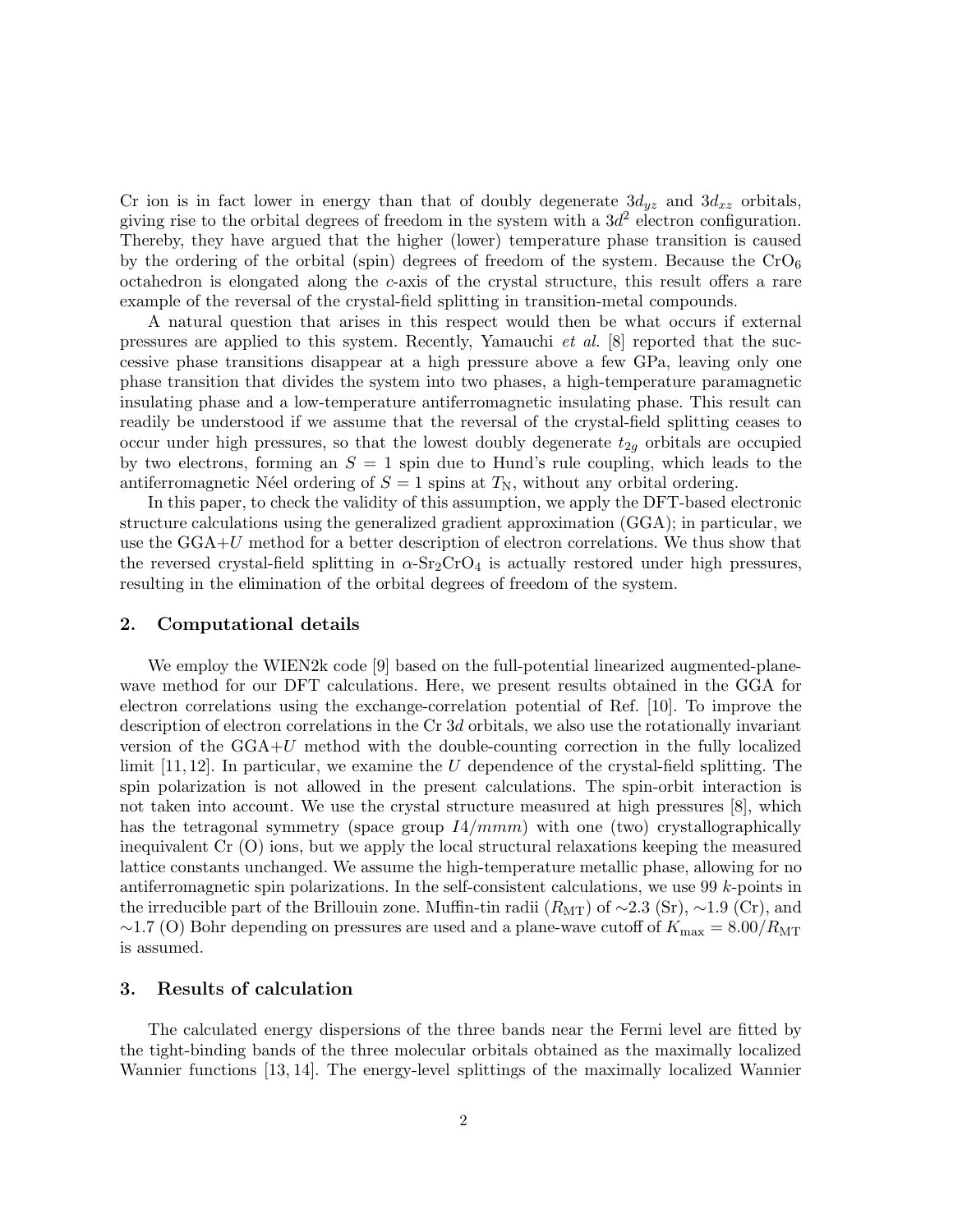

Fig. 1. Calculated splitting  $\Delta E_{xy-yz} = E(d_{xy}) - E(d_{yz})$  of the energy levels of the maximally localized Wannier orbitals as a function of applied pressure  $P$ , where several  $U$  values are assumed in the  $GGA+U$  calculations.

orbitals are thus determined as a function of the applied pressure.

Then, our calculated results for the crystal-field splitting are given in Fig. 1, where we present the pressure dependence of the difference in the energy levels between the nondegenerate  $3d_{xy}$  orbital and the doubly degenerate  $3d_{yz}$  and  $3d_{xz}$  orbitals of a Cr ion, i.e.,  $\Delta E_{xy-yz} = E(d_{xy}) - E(d_{yz})$ . Here, we first confirm that the reversal of the crystal-field splitting,  $E(d_{xy}) < E(d_{yz}) = E(d_{xz})$ , actually occurs at ambient pressure, as was found in Ref. [7]. Then, under high pressures  $P \gtrsim 2$  GPa, we find that the reversal of the crystal-field splitting is restored, i.e.,  $E(d_{xy}) > E(d_{yz}) = E(d_{xz})$ , in particular when we assume the standard value of  $U = 3$  eV for Cr ion. We should note that the restoration of the reversed crystal-field splitting occurs only for larger values of  $U$  ( $\gtrsim$  3 eV), which means that the restoration is not a simple pressure effect but rather the cooperation with  $U$  is essential. Thus, the effect of strong electron correlations is suggested to be important in  $\alpha$ -Sr<sub>2</sub>CrO<sub>4</sub>, as was noticed in Ref. [7]. More precisely, the repulsive interaction U in the  $GGA+U$  type of approximations in general works to lower (raise) the energy of the occupied (unoccupied) orbitals [12, 15]. In the present case, the interaction  $U$  works to stabilize the state where the doubly degenerate orbitals  $(d_{yz}$  and  $d_{xz})$  are occupied by two electrons, in comparison with the state where the nondegenerate  $d_{xy}$  orbital is occupied by two electrons.

Thus, we have shown that the reversed crystal-field splitting in  $\alpha$ -Sr<sub>2</sub>CrO<sub>4</sub> is actually restored under high pressures, resulting in the elimination of the orbital degrees of freedom of the system, which naturally leads to the single phase transition that divides the system into two phases, a high-temperature paramagnetic Mott insulating phase and a lowtemperature antiferromagnetic insulating phase, in agreement with experiment [8]. Note that, in the present calculation, the paramagnetic metallic state without antiferromagnetic spin polarization is assumed for extracting the values of the crystal-field splitting because the paramagnetic Mott insulating state cannot be obtained in the GGA+U type of calculations.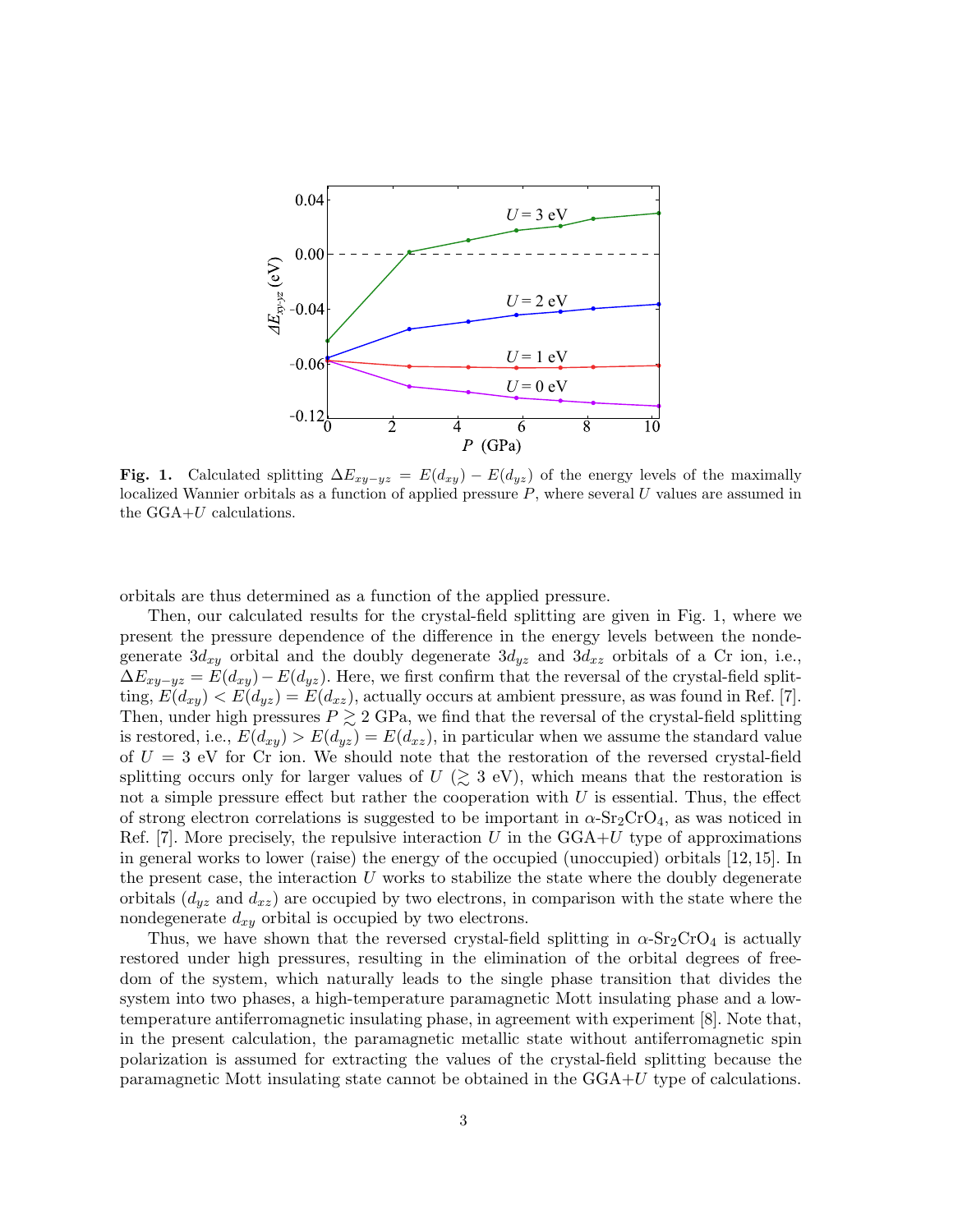However, the present assumption is usually sufficient for extracting the values because they are not strongly affected by the spin polarization of the system [7].

### 4. Summary

In our previous paper [7], we have shown that the successive phase transitions observed in a layered perovskite  $\alpha$ -Sr<sub>2</sub>CrO<sub>4</sub> at ambient pressure are ascribed to the active orbital degrees of freedom of the system caused by the reversal of the crystal-field splitting of the system. However, a recent high-pressure experiment [8] has shown that the successive phase transitions disappear under high pressures, leaving only one phase transition dividing the system into two phases, a high-temperature paramagnetic insulating phase and a low-temperature antiferromagnetic insulating phase.

Motivated by this experimental finding, we have made the DFT-based electronic structure calculations for  $\alpha$ -Sr<sub>2</sub>CrO<sub>4</sub> under high pressures in the GGA+U method and have demonstrated that the reversal of the crystal-field splitting is actually restored under high pressures, so that the orbital degrees of freedom of this system disappears, resulting in the single antiferromagnetic phase transition.

Our result for  $\alpha$ -Sr<sub>2</sub>CrO<sub>4</sub> on the one hand provides an interesting example of the pressure effects in strongly-correlated transition-metal compounds, but on the other hand reinforces the idea that the reversal of the crystal-field splitting found in  $\alpha$ -Sr<sub>2</sub>CrO<sub>4</sub> is a rare and fragile phenomenon easily destroyed by the external perturbation.

### Acknowledgments

This work was supported in part by Grants-in-Aid for Scientific Research from JSPS (Projects No. JP17K05521, No. JP17K05530, No. JP19K14644, and No. JP19J10805), by a JST Mirai Program (JPMJMI18A3), and by Keio University Academic Development Funds for Individual Research.

### References

- [1] D. I. Khomskii, *Transition Metal Compounds* (Cambridge University Press, Cambridge, U.K., 2014).
- [2] H. Sakurai, J. Phys. Soc. Jpn. 83, 123701 (2014).
- [3] J. A. Kafalas and J. M. Longo, J. Solid State Chem. 4, 55 (1972).
- [4] T. Baikie, Z. Ahmad, M. Srinivasan, A. Maignan, S. S. Pramana, and T. J. Whitea, J. Solid State Chem. 180, 1538 (2007).
- [5] J. Sugiyama, H. Nozaki, I. Umegaki, W. Higemoto, E. J. Ansaldo, J. H. Brewer, H. Sakurai, T.-H. Kao, H.-D. Yang, and M. Månsson, J. Phys.: Conf. Ser. 551, 012011 (2014).
- [6] H. Nozaki, H. Sakurai, I. Umegaki, E. J. Ansaldo, G. D. Morris, B. Hitti, D. J. Arseneau, D. Andreica, A. Amato, M. Månsson, and J. Sugiyama, JPS Conf. Proc. 21, 011005 (2018).
- [7] T. Ishikawa, T. Toriyama, T. Konishi, H. Sakurai, and Y. Ohta, J. Phys. Soc. Jpn. 86, 033701 (2017).
- [8] T. Yamauchi, T. Shimazu, D Nishio-Hamane, and H. Sakurai, Phys.Rev. Lett. 123, 156601 (2019).
- [9] P. Blaha, K. Schwarz, G. K. H. Madsen, D. Kvasnicka, and J. Luitz, *Wien2k, An Augmented Plane Wave Plus Local Orbitals Program for Calculating Crystal Properties* (Technische Universität Wien, Vienna, 2001).